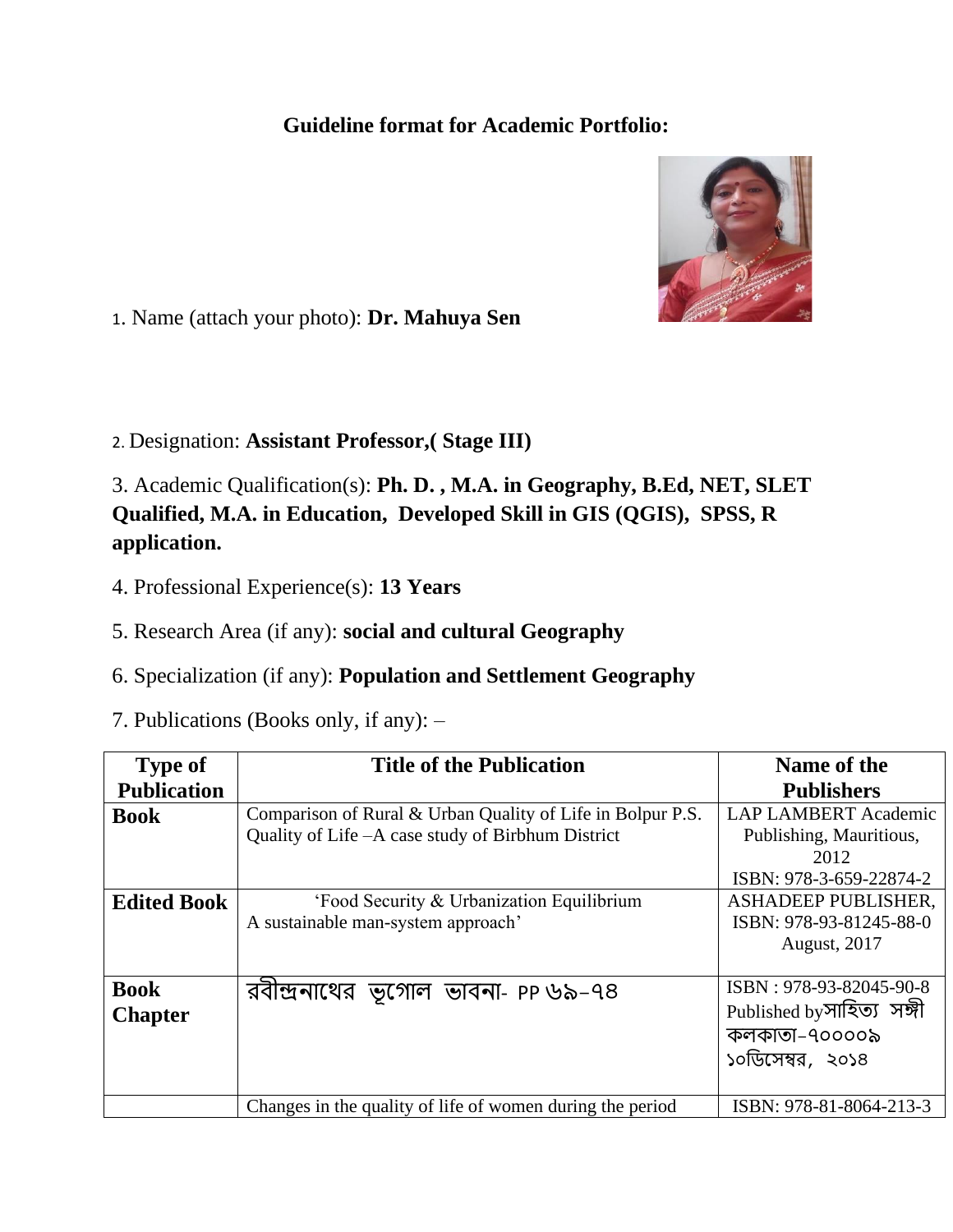| 1913-2013' pp (452-467)                                                                                                                                                               | Published by Progressive<br>Publishers, Kolkata<br>May, 2015<br><b>Edited Books of Khandra</b><br>College, Burdwan<br>The Speckled Canvas          |
|---------------------------------------------------------------------------------------------------------------------------------------------------------------------------------------|----------------------------------------------------------------------------------------------------------------------------------------------------|
| পরিবেশের উপর জনঘন্ ত্বের প্রভাব, পৃষ্ঠা,১১০-<br>559                                                                                                                                   | ISBN: 978-81-921612-4-2<br><b>Published by Book Centre</b><br>publishers and<br>distributors,<br>Santiniketan, March,<br>2015                      |
| 'Preservation of lands for agriculture to ensure food security'                                                                                                                       | ISBN: 978-93-81245-88-0<br>August, 2017 published by<br>Ashadeep                                                                                   |
| 'Role of Elmhirst Institution on women<br>empowerment'pp73-82                                                                                                                         | ISBN 978-93-83360-41-3,<br>June 2017 published by<br>Ashadeep                                                                                      |
| 'Impact of caste reservation system on<br>livelihood pattern of vulnerable people :<br>A case study on Khoyrasole town of<br>Khoyrasole block in Birbhum district,<br>W.B.', pp 27-40 | ISBN 97-93-81245-94-1,<br>June 2017 published by<br>Ashadeep                                                                                       |
| Household -Level Quality of Life of people in Bolpur Town<br>of Birbhum District, W.B. Chapter 27, pp 433-449                                                                         | <b>Springer Publication</b><br>ISBN 978-981-13-6957-5<br>ISBN 978-981-13-6958-2 (<br>eBook), 2019<br>https://doi.org/10.1007/978-<br>981-13-6958-2 |
| Extension of Tagore's Philosophy of educational vision for<br>rural development in post Rabindranath period(1941-<br>1961), PP-253-262                                                | ISBN: 978-93-89234-58-9<br><b>N.B. Publications</b><br>Ghaziabad-201102<br>$( India), 2020$ first<br>published                                     |

## **8. Any other relevant information.**

**Past Teaching Experience:**

**Served as an Assistant teacher of Geography at Rampurhat Girls High School from 10.02.2001 to 14.07.2008**